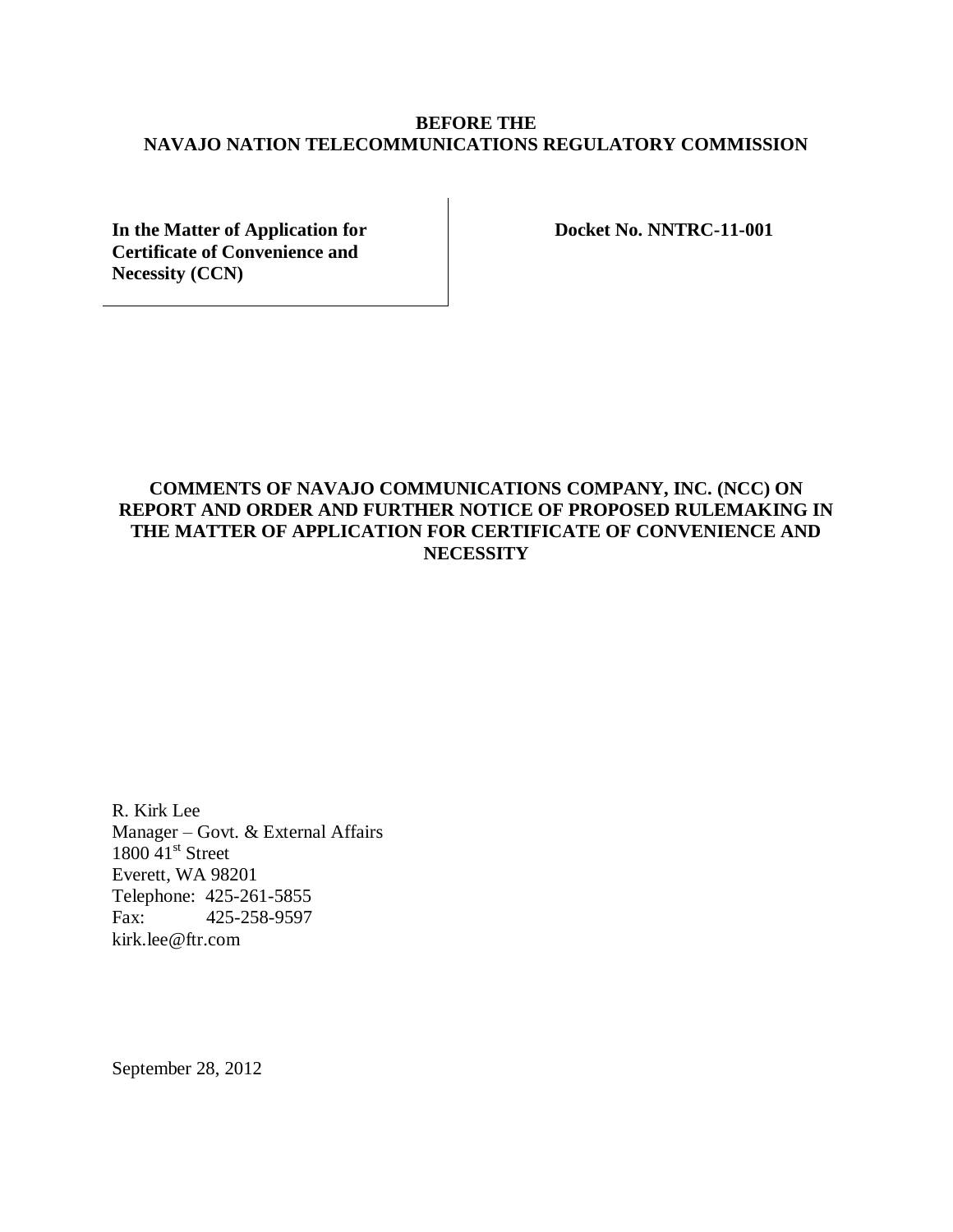### **BEFORE THE NAVAJO NATION TELECOMMUNICATIONS REGULATORY COMMISSION**

**In the Matter of Application for Certificate of Convenience and Necessity (CCN)**

**Docket No. NNTRC-11-001**

# **COMMENTS OF NAVAJO COMMUNICATIONS COMPANY, INC. (NCC) ON REPORT AND ORDER AND FURTHER NOTICE OF PROPOSED RULEMAKING IN THE MATTER OF APPLICATION FOR CERTIFICATE OF CONVENIENCE AND NECESSITY**

Navajo Communications Company, Inc. ("NCC") provides these comments in response to above-captioned Report and Order and Further Notice of Proposed Rulemaking in the matter of Application for Certificate of Convenience and Necessity ("Notice") released August 29, 2012 by the Navajo Nation Telecommunications Regulatory Commission ("NNTRC").

### **NCC is an Authorized Telecommunications Provider**

 $\overline{a}$ 

NCC does not address the issue regarding the authority and/or jurisdiction of the NNTRC in the proposed rulemaking in these comments. However, NCC has already received all necessary approvals it needs to operate as a telecommunications provider on the Navajo Nation lands. As noted in NCC's initial comments filed October 14, 2011, NCC has a longstanding presence in the Navajo region and has been a telecommunications provider on the Navajo Nation since 1970 in Arizona, Utah and New Mexico. NCC was authorized by the Bureau of Indian Affairs (BIA) on July 31, 1970 to purchase the telephone system, rights of properties used and useful by it in the operation of the systems, free and clear of encumbrances<sup>1</sup>. In the BIA contract

<sup>&</sup>lt;sup>1</sup> Contract of Sale Between Bureau of Indian Affairs and Navajo Comm. Co. Inc., executed  $4/30/70$ , Page  $2(2)$ .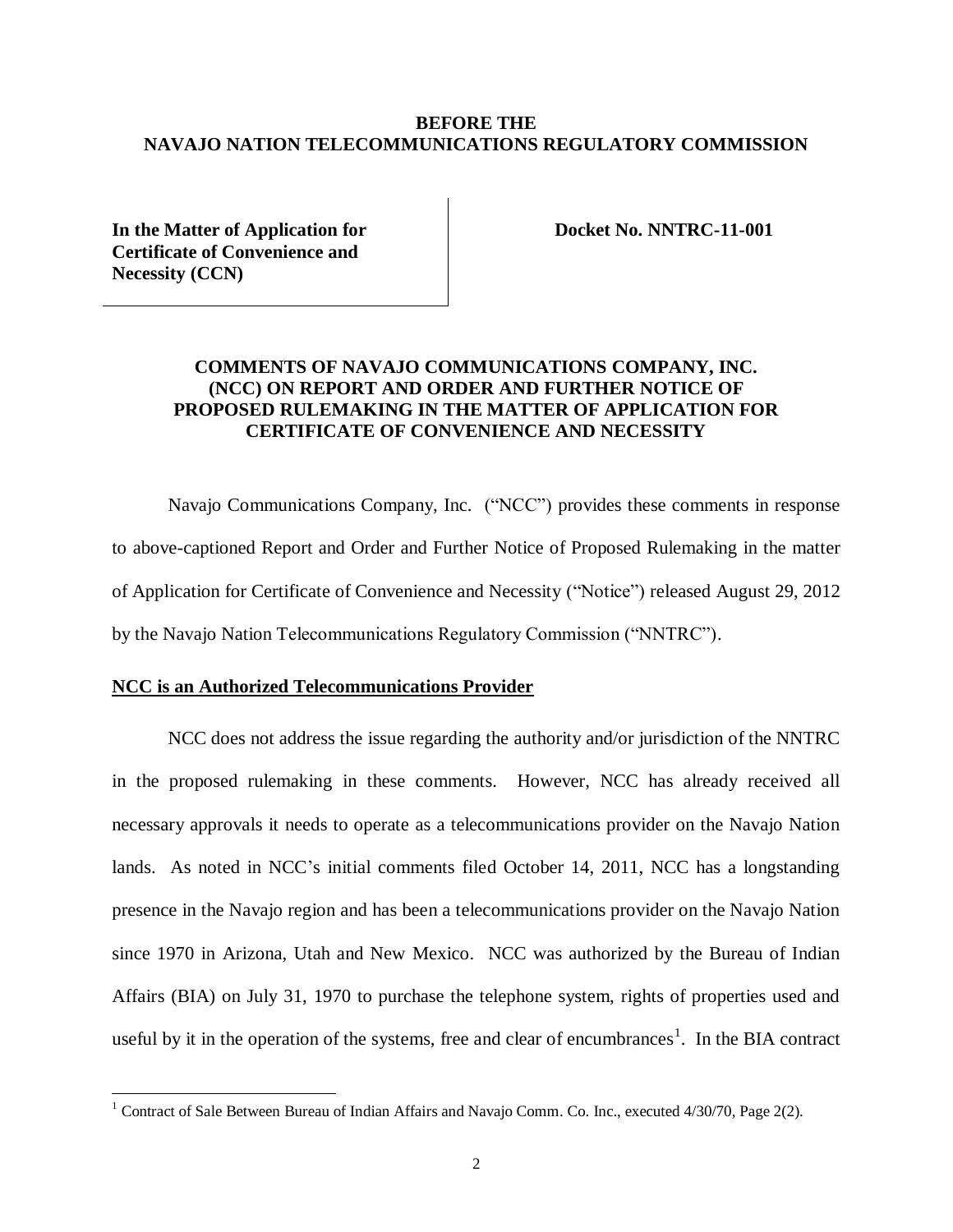agreement, the Navajo Tribe agreed that the purchase for the system included the right to do business on the Reservation and all rights of way already granted and to be granted in the future.

NCC has also received authority and certificates of convenience and necessity (CC&N) in 1970 from the Public Service Commission of Utah (PSC), the New Mexico Public Regulation Commission (NMPRC) and the Arizona Corporation Commission (ACC), the state entities that regulate public utility service in each jurisdiction. In the interstate jurisdiction, NCC operates under the authority of the Federal Communications Commission (FCC) pursuant to Section 214 of the Telecommunications Act.

With the contractual agreement with the BIA and prior authorization by the Navajo Nation at the time NCC began operations on the Navajo tribal lands, NCC has a pre-established right to do business on the Navajo tribal lands, and that existing right takes precedence over any subsequent rulings by the NNTRC requiring additional levels of authorization.

#### **Existing Regulatory Oversight of NCC is More Than Sufficient**

The additional layer of regulatory authority now being asserted by the NNTRC is not necessary to protect the interests of the Navajo Nation and its people. NCC is already heavily and successfully regulated by the three state commissions mentioned above for its intrastate rates, services and earnings and, in addition, is subject to the rules and regulations of the FCC for its interstate services. Additional and potentially conflicting regulation is not necessary to assure quality of service, affordable and reasonable rates and available services. Indeed, another layer of regulation could substantially increase the costs of doing business, and eventually raise rates for customers.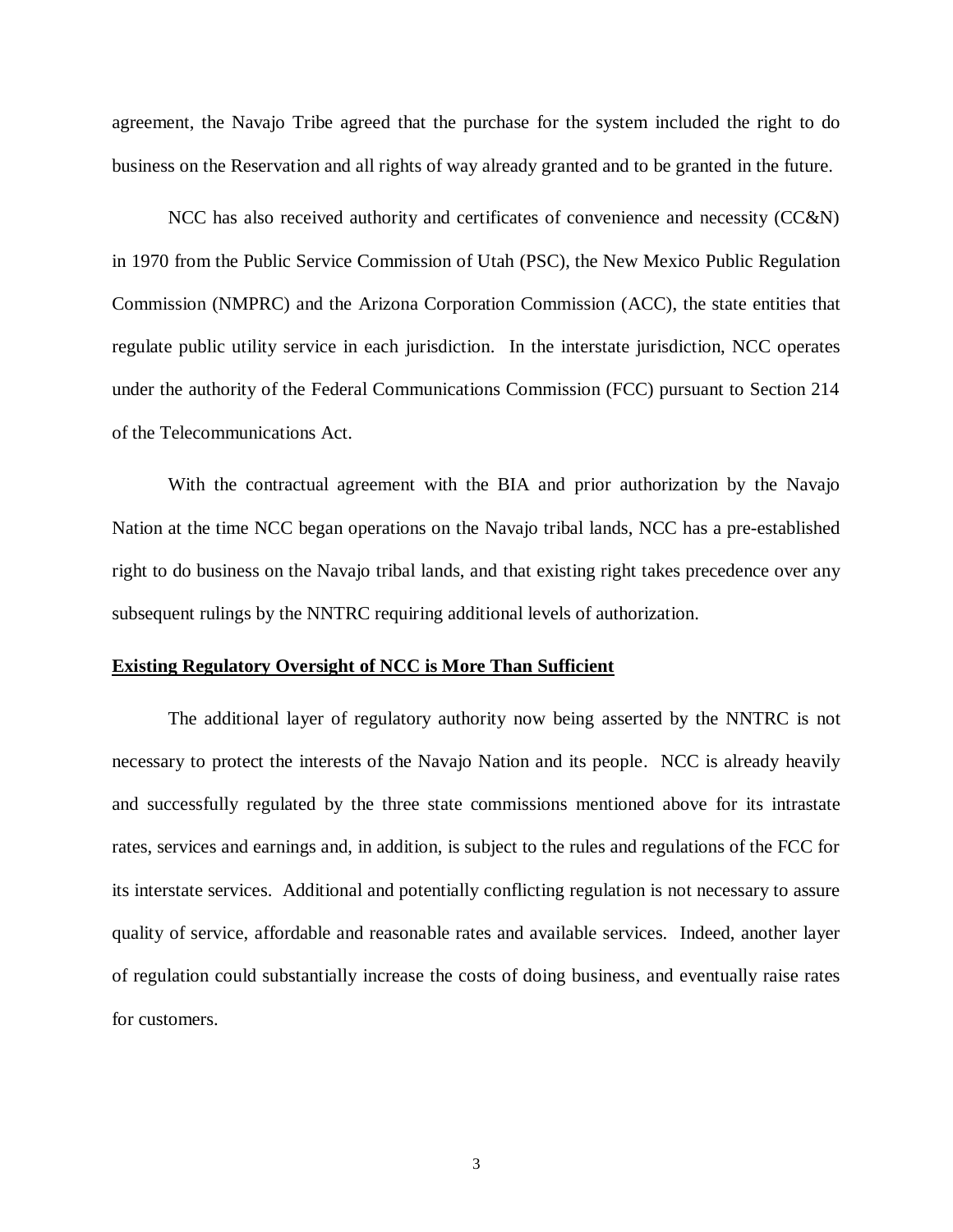The Tiered Regulatory approach proposed by the NNTRC creates duplicative regulatory requirements for a company in the Public Interest Operator (PIO) category. Much of the additional reporting required for a PIO with the NNTRC is already required at the state and federal level. A PIO would be subject to the additional cost of producing these new reporting requirements. Companies electing to be only minimally regulated as a General Operator (GO) would also be subject to additional costs because they would not have access to the preferred rate structure for rights-of-way and other permits available only to PIOs.

NCC is a wholly-owned subsidiary of Frontier Communications Corporation (Frontier). In Arizona alone, Frontier operates in the tribal lands of six different tribes. If all six tribes in Arizona were to implement a regulatory plan similar to the NNTRC's proposed rule, in addition to the high costs, there could be significant confusion and potential conflicts for all parties concerned. When NCC and the other Frontier operating companies in Arizona are already heavily regulated by the ACC and the FCC, there is no need for this additional regulation. When you start examining some of the other states Frontier operates in, the process could become daunting and expensive. For instance, Frontier operates in the tribal lands of seven tribes in Nevada, nine tribes in Washington, and sixteen tribes in California.

NCC takes pride in its role of providing telecommunications services to the Navajo Nation for over 40 years, and plans to continue being culturally-sensitive and to maintain a positive relationship with the Navajo Nation going forward. Customers on the Navajo tribal lands have benefitted from NCC's existing regulatory oversight, rules and regulations, and NCC will continue to work with the NNTRC to assure continuity of good service to customers in the Navajo Nation.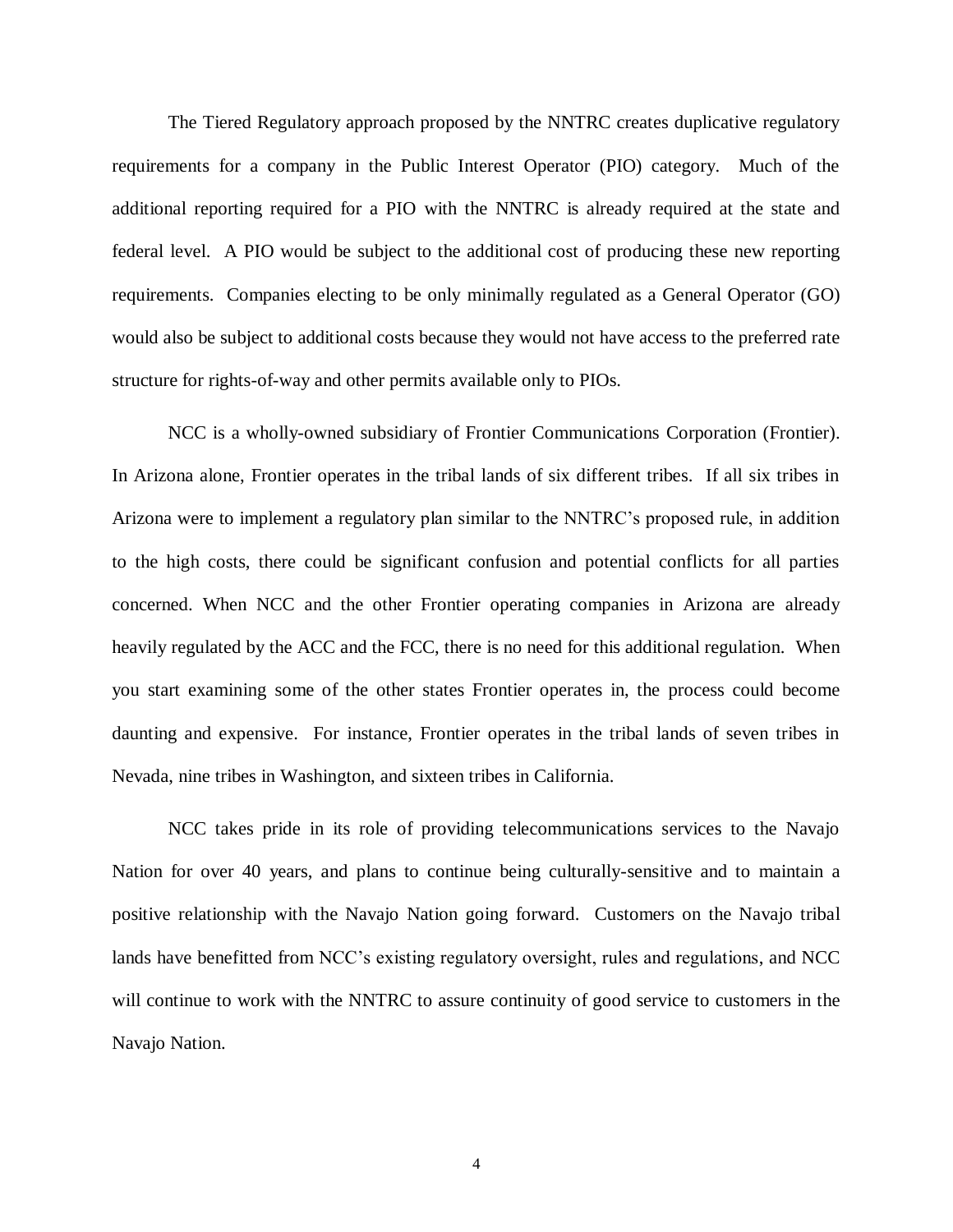#### **The FCC is Addressing Tribal Engagement**

The NNTRC's proposed rule would allow a company classified as a PIO to presumptively satisfy the tribal engagement requirements of the FCC's USF/ICC Transformational Order (the CAF Order) for the first year in order to be certified as an Eligible Telecommunications Carrier (ETC). The price for this is again, a costly new regulatory framework that requires a PIO to file an annual service plan and report that includes detail on revenues, revenues by infrastructure type, identification of unserved/underserved areas, goals for penetration/serving of such areas, and feasibility and sustainability planning. A PIO is also required to demonstrate it is maximizing efficient use of all available infrastructure, including encouraging co-location of other providers.

All of these requirements would add unnecessary costs to the business at a time when the FCC is already addressing obligations for meeting the tribal engagement requirements. On July 19, 2012, the FCC released a Public Notice providing further guidance on the tribal government engagement obligations of the CAF Order. The guidance is intended to facilitate the dialogue between ETCs and tribal governments that will lead to common understandings and, ultimately, improvement of communications services on tribal lands. As NCC's parent company, Frontier has taken the FCC's guidance very seriously and has begun implementing a uniform nationwide plan to engage the tribes in all of its service territories in 27 states. At this time there is no need for the NNTRC to implement a separate and different plan for engagement.

#### **Conclusion**

NCC appreciates the opportunity to file comments with the NNTRC and will continue to work with the NNTRC in this proceeding, and any related proceedings or meetings to provide information and input. As stated above, NCC, as an existing, long-standing, authorized provider